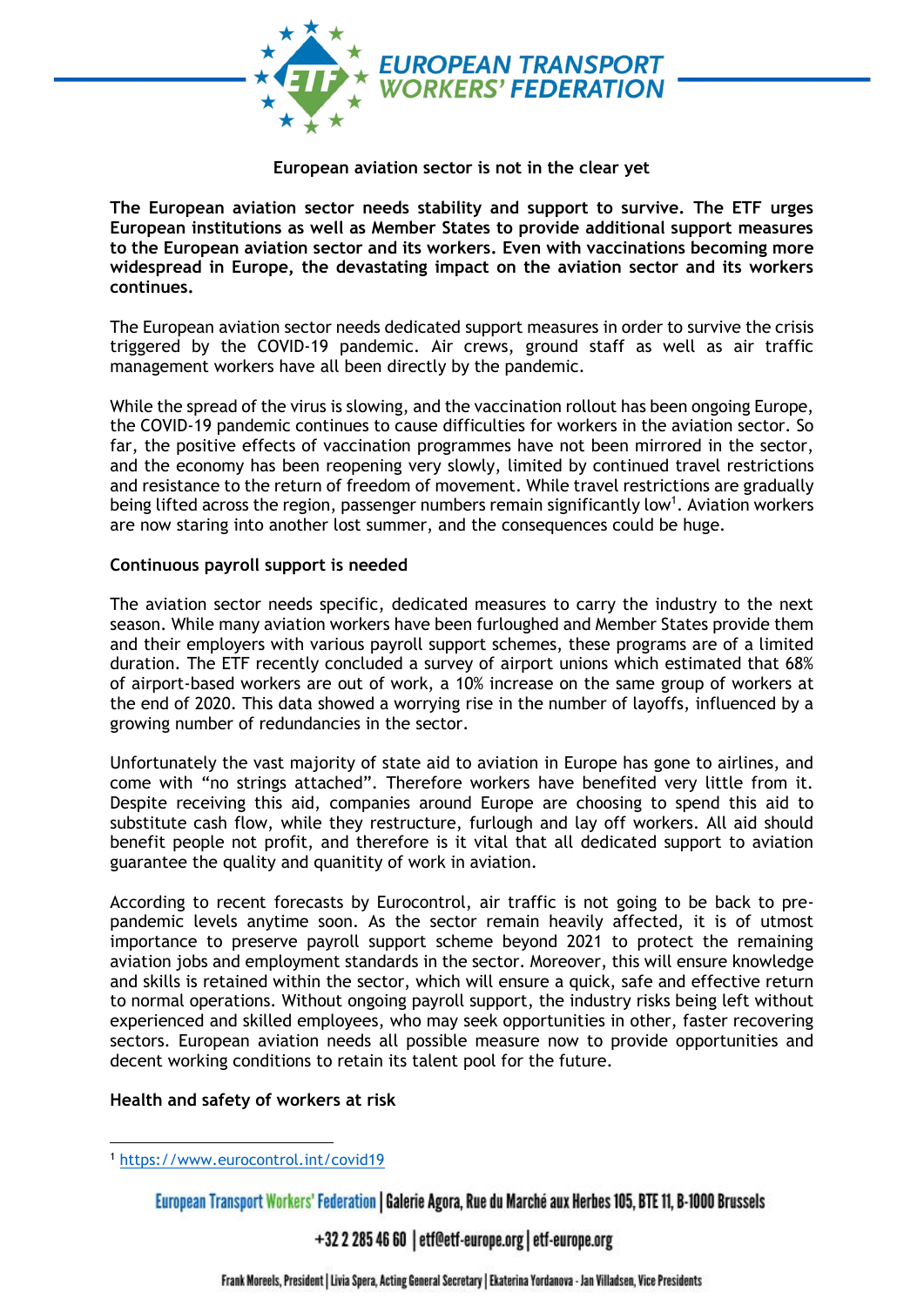While many aviation professionals have been dismissed or placed on furlough schemes, others continue working in worsening, stressful conditions and job insecurity. Workers are under an increased pressure as the are forced to worked in reduced numbers, sometimes performing what used to be a collective task individually. Likewise, being exposed to contact with passengers arriving from high-risk areas leads to additional stress at work and translates into worsening physical and mental health conditions of aviation professionals. In the long run, workers are pushed to their limits not only physically but also mentally. Mental health of aviation professionals, performing safety critical tasks with passengers from high-risk areas requires special attention and deserves dedicated support programmes, more so during this global, unprecedented, and prolonged pandemic.

# **Unruly passengers incidents on the increase**

Furthermore, even with low levels of flying, there are logistical problems aviation workers have been facing. It now takes longer than before for passengers to go through various health and security checks in the airports and when boarding. Likewise, passengers are required to comply with new, frequently changing sanitary and travel restrictions measures including complex quarantining, documentation and testing requirements which differ by country and even by region. This has led to incidents of passenger disruption including unruly behaviour, physical and verbal aggression against workers rapidly increasing. As passenger numbers grow, and the restrictions and complexity remain, this is set only to increase.

# **Capacity of the sector has to be maintained**

European aviation is currently not in good shape. As pointed out by other social partners, the sector is not in a position to provide enough capacity should the sanitary situation improve and travel demand increase rapidly. The sector has been working with a significantly reduced capacity for some time now, and this has become the norm. In the long run, there is a serious risk of shortage of aviation workers available and trained to fill in the employment gaps the pandemic has left it with. It is of utmost importance to think about the future of European aviation in the long-term perspective, and crucially to plan for that future. Decisions made today have to take into account the needs of the sector tomorrow, and have to be made cautiously for the sector to be able to provide capacity post-pandemic, keeping in mind recruitment and training of new professionals will not be possible overnight. Investments cycles need to be maintained otherwise the future of European aviation infrastructure and skills is at stake.

The sector needs to get through the COVID-19 pandemic as fast as possible and it needs to emerge stronger, more resilient and sustainable. Lessons from the past show crises in the aviation sector are not a rare occurrence, rather, they are part of the sector whatever their nature. The sector needs to be rebuilt now more resilient then ever, able to face these and other potential threats and crises in the future. It needs more than ever targeted solutions and continuous support to survive and ensure a level-playing field in which workers from all sectors and companies can benefit from their work and dedication to the industry.

## **People at the heart of aviation**

At the core of this survival is the aviation worker, who has and will always be essential to the industry. Support to the industry in the long-term can no longer be focused on improving profits or dividends, rather it must be focused on maintaining the quantity and quality of work in the sector. The maintenance of high-quality skilled work in the aviation industry will contribute to the overall recovery of the industry, travel and society as a whole. The Covid-